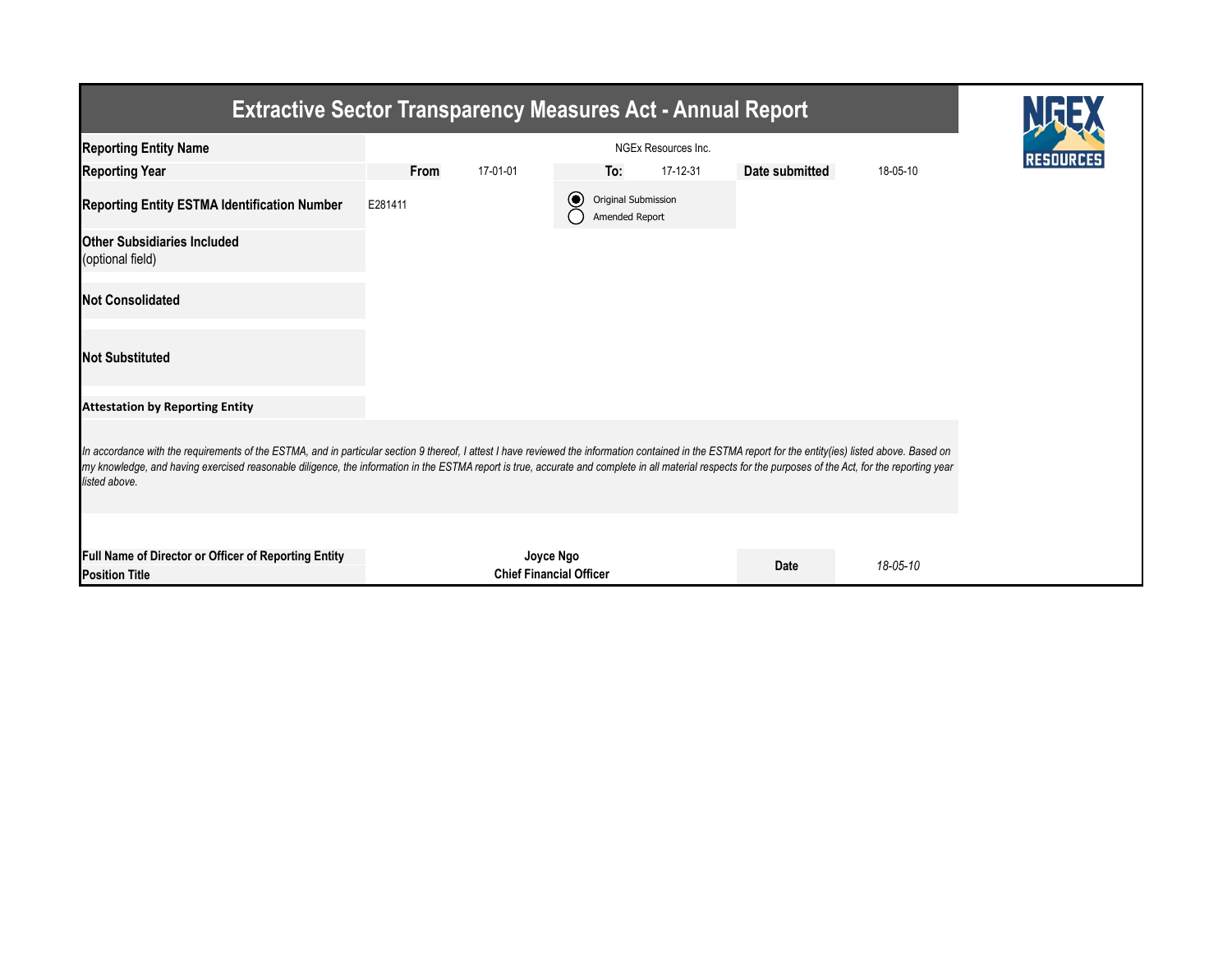| Extractive Sector Transparency Measures Act - Annual Report                                                                                                                      |                          |                                                                                 |                                       |           |      |                                |                |                  |                                               |                                      |                                                                                                                                                                    |
|----------------------------------------------------------------------------------------------------------------------------------------------------------------------------------|--------------------------|---------------------------------------------------------------------------------|---------------------------------------|-----------|------|--------------------------------|----------------|------------------|-----------------------------------------------|--------------------------------------|--------------------------------------------------------------------------------------------------------------------------------------------------------------------|
| <b>Reporting Year</b><br><b>Reporting Entity Name</b><br><b>Reporting Entity ESTMA</b><br><b>Identification Number</b><br><b>Subsidiary Reporting Entities (if</b><br>necessary) | From:                    | 17-01-01                                                                        | To:<br>NGEx Resources Inc.<br>E281411 | 17-12-31  |      | <b>Currency of the Report</b>  | CAD            |                  |                                               |                                      |                                                                                                                                                                    |
|                                                                                                                                                                                  | <b>Payments by Payee</b> |                                                                                 |                                       |           |      |                                |                |                  |                                               |                                      |                                                                                                                                                                    |
| Country                                                                                                                                                                          | Payee Name               | Departments, Agency, etc<br>within Payee that Received<br>Payments <sup>2</sup> | Taxes                                 | Royalties | Fees | <b>Production Entitlements</b> | <b>Bonuses</b> | <b>Dividends</b> | Infrastructure<br><b>Improvement Payments</b> | <b>Total Amount paid to</b><br>Payee | Notes <sup>34</sup>                                                                                                                                                |
| Chile                                                                                                                                                                            | The Government of Chile  |                                                                                 |                                       |           | 132  |                                |                |                  |                                               |                                      | Government licenses paid via Landman<br>132 Service S.A. to the Government of Chile.<br>A weighted average exchange rate of<br>Chilean peso 0.002 to CAD was used. |
|                                                                                                                                                                                  |                          |                                                                                 |                                       |           |      |                                |                |                  |                                               |                                      |                                                                                                                                                                    |
|                                                                                                                                                                                  |                          |                                                                                 |                                       |           |      |                                |                |                  |                                               |                                      |                                                                                                                                                                    |
|                                                                                                                                                                                  |                          |                                                                                 |                                       |           |      |                                |                |                  |                                               |                                      |                                                                                                                                                                    |
|                                                                                                                                                                                  |                          |                                                                                 |                                       |           |      |                                |                |                  |                                               |                                      |                                                                                                                                                                    |
|                                                                                                                                                                                  |                          |                                                                                 |                                       |           |      |                                |                |                  |                                               |                                      |                                                                                                                                                                    |
|                                                                                                                                                                                  |                          |                                                                                 |                                       |           |      |                                |                |                  |                                               |                                      |                                                                                                                                                                    |
|                                                                                                                                                                                  |                          |                                                                                 |                                       |           |      |                                |                |                  |                                               |                                      |                                                                                                                                                                    |
|                                                                                                                                                                                  |                          |                                                                                 |                                       |           |      |                                |                |                  |                                               |                                      |                                                                                                                                                                    |
|                                                                                                                                                                                  |                          |                                                                                 |                                       |           |      |                                |                |                  |                                               |                                      |                                                                                                                                                                    |
|                                                                                                                                                                                  |                          |                                                                                 |                                       |           |      |                                |                |                  |                                               |                                      |                                                                                                                                                                    |
|                                                                                                                                                                                  |                          |                                                                                 |                                       |           |      |                                |                |                  |                                               |                                      |                                                                                                                                                                    |
|                                                                                                                                                                                  |                          |                                                                                 |                                       |           |      |                                |                |                  |                                               |                                      |                                                                                                                                                                    |
|                                                                                                                                                                                  |                          |                                                                                 |                                       |           |      |                                |                |                  |                                               |                                      |                                                                                                                                                                    |
|                                                                                                                                                                                  |                          |                                                                                 |                                       |           |      |                                |                |                  |                                               |                                      |                                                                                                                                                                    |
|                                                                                                                                                                                  |                          |                                                                                 |                                       |           |      |                                |                |                  |                                               |                                      |                                                                                                                                                                    |
|                                                                                                                                                                                  |                          |                                                                                 |                                       |           |      |                                |                |                  |                                               |                                      |                                                                                                                                                                    |
|                                                                                                                                                                                  |                          |                                                                                 |                                       |           |      |                                |                |                  |                                               |                                      |                                                                                                                                                                    |
|                                                                                                                                                                                  |                          |                                                                                 |                                       |           |      |                                |                |                  |                                               |                                      |                                                                                                                                                                    |
|                                                                                                                                                                                  |                          |                                                                                 |                                       |           |      |                                |                |                  |                                               |                                      |                                                                                                                                                                    |
|                                                                                                                                                                                  |                          |                                                                                 |                                       |           |      |                                |                |                  |                                               |                                      |                                                                                                                                                                    |
|                                                                                                                                                                                  |                          |                                                                                 |                                       |           |      |                                |                |                  |                                               |                                      |                                                                                                                                                                    |
| <b>Additional Notes:</b>                                                                                                                                                         |                          |                                                                                 |                                       |           |      |                                |                |                  |                                               |                                      |                                                                                                                                                                    |